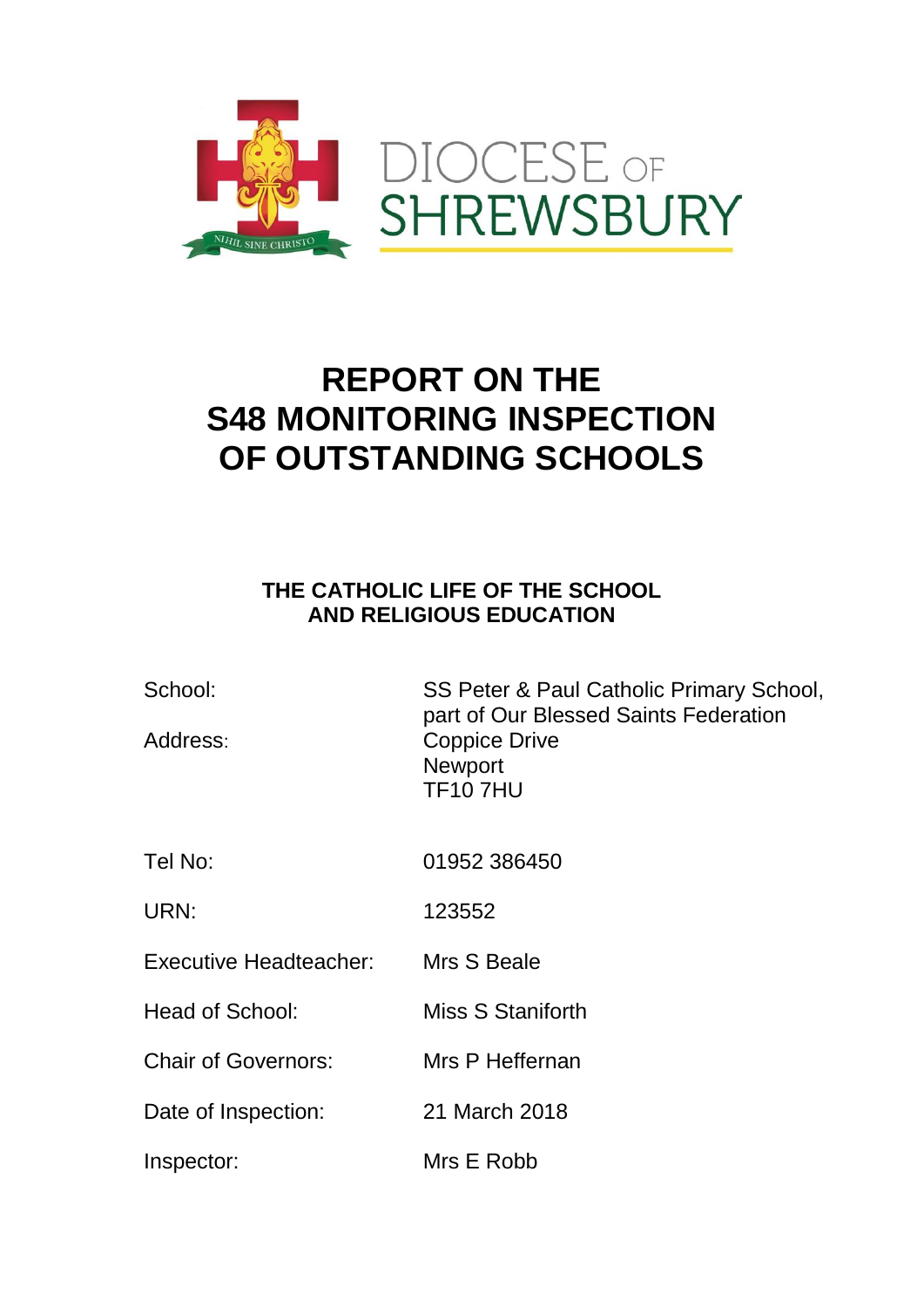In an environment where Gospel values permeate throughout the school community, SS Peter and Paul Catholic Primary School continues to provide an outstanding Catholic education for all children in its care.

Since the last inspection there have been significant changes in the school. SS Peter and Paul has become part of Our Blessed Saints Federation. There is an Executive Headteacher and a Head of School. Leadership in the school is now stable and the capacity for improvement is excellent.

The Mission Statement, rooted in the Gospel values, is at the heart of school life and the school community. It challenges all to respond to the words of Christ, "Your light must shine before people, so that they will see the good things you do and praise your Father in heaven."(Matt.5:16)

The belief in, and response, to the Mission Statement are significant factors in promoting this successful school.

The children are aware of the significance and relevance of the Mission Statement, which is displayed throughout the school and communicated by: "Let our light shine."

The inspirational and spiritual leadership of the Executive Headteacher ensures all have a clear vision of the Catholic life of the school. She is ably supported by the committed Head of School, an effective, dedicated Religious Education Subject Leader and hardworking Teachers and Teaching Assistants. Together, with the supportive Governing Body, Parish Priest and Deacon their pursuit of excellence is communicated to the whole school community through their words and actions.

The Governors are proud of the school. They visit school often and provide effective challenge whilst supporting the school leadership wholeheartedly. The Headteacher's termly report informs Governors of all developments. The Religious Education Subject Leader liaises with the Link Governor and Parish Priest regularly and ensures that they are informed of all aspects of Religious Education taught throughout the school. The Link Governor is involved in lesson observations, learning walks and is aware of how teachers plan and evaluate pupil progress.

The school has a rigorous and systematic programme of monitoring and self-evaluation which identifies areas of strength as well as areas for development.

The Learning Walk provided the Inspector with the opportunity to visit all classrooms where examples of outstanding practice and excellent behaviour were evident. The children obviously enjoy their Religious Education lessons. The classrooms offer stimulating learning environments which motivate and support all children to achieve well. They are encouraged and supported to be the best that they can be and reference the Mission Statement, "Let our light shine".

All children are keen learners and enjoy the opportunities provided for them. These opportunities encourage and assist the children to become imaginative and curious about their world. They show skills of resilience and perseverance when learning, and face challenges with a positive attitude. Children who have additional needs are very well supported by skilful and dedicated staff.

Children are very eager to be involved in shaping their school community, for example, there are established pupil groups, such as, the Religious Education Committee, the School Council, the Children's Safeguarding Board and Play Leaders. All involved in these groups take their responsibilities seriously and give generously of their spare time to support other children in school. There are opportunities in place which encourage children to respond to the needs of those less fortunate than themselves, locally and in the wider community. They are involved in numerous charities, for example local food bank, CAFOD, the Poppy Appeal. The Parish Deacon is reestablishing the Mini Vinnies. Parents are supportive of all the school seeks to achieve.

The creative curriculum is embedded, enabling depth of learning and understanding in all aspects of the Way, the Truth and the Life. Good quality planning, reflective teaching and delivery of lessons provide children with every opportunity to fulfil their potential and make good, to excellent progress. Both achievement and effort are celebrated and valued.

The exciting and stimulating displays, the high standard of work in the children's books, the respectful relationships with each other and with staff indicate the promotion of high standards expected of all involved in SS Peter and Paul.